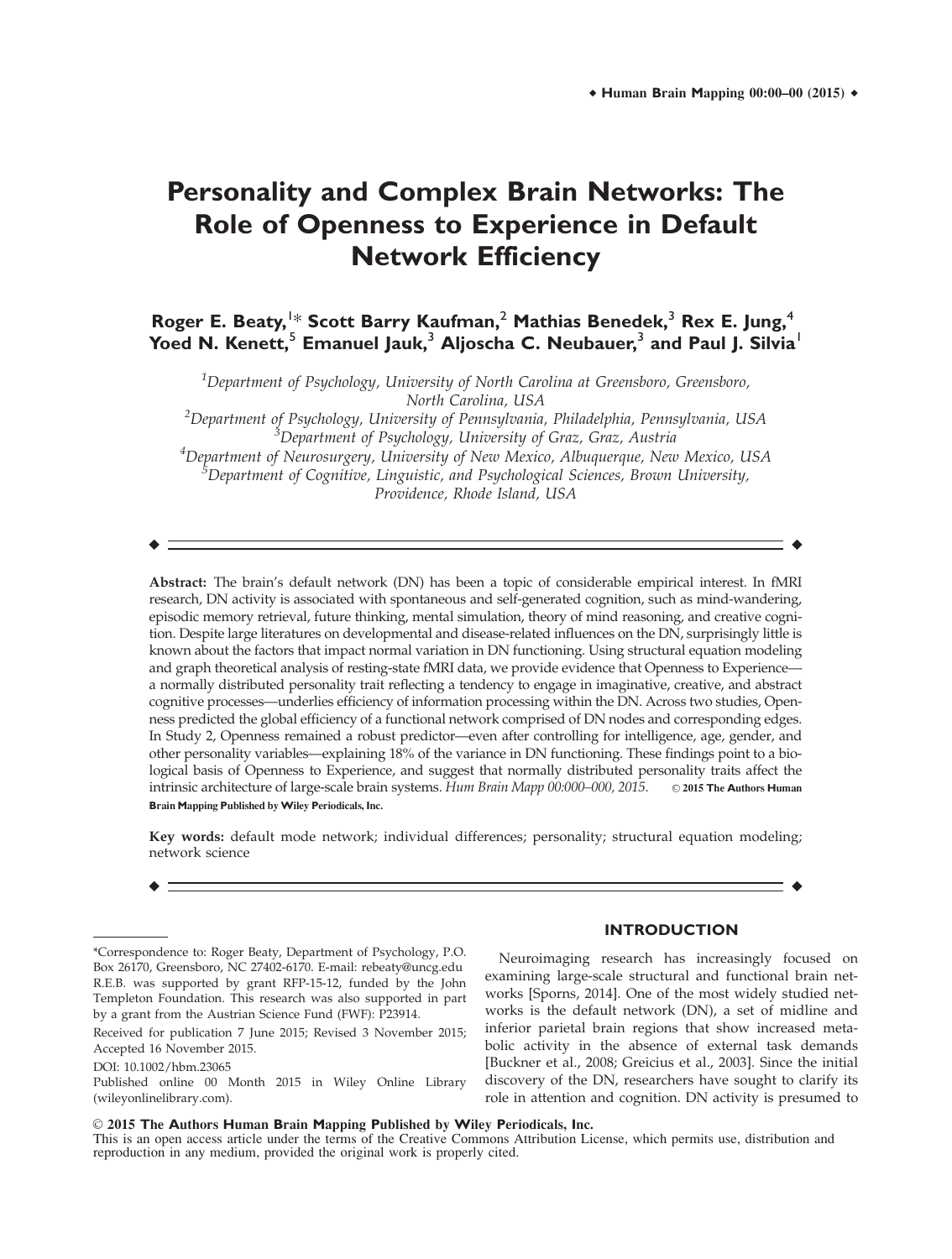reflect spontaneous and self-generated cognitive processes, such as autobiographical memory retrieval, episodic future thinking, theory of mind reasoning, mental scene construction, moral decision making, creative cognition, daydreaming, and mind-wandering [Andrews-Hanna et al., 2014; Beaty et al, in press; Fox et al., 2015; Stawarczyk and D'Argembeau, 2015]. Developmental neuroscience has revealed consistent patterns of structural and functional connections within the DN that correspond to the emergence and decline of core cognitive and attentional processes [Fair et al., 2008]. Moreover, aberrant DN connectivity has been linked to several psychiatric disorders, including major depression, schizophrenia, and autism [Menon, 2011].

Despite large literatures on developmental and diseaserelated influences on the DN, relatively little is known about normal variation in DN functioning. Emerging evidence, however, suggests that stable personality traits predict individual differences in structural and functional properties of discrete DN regions. For example, DeYoung et al. reported associations between DN regions and the Big Five personality traits (i.e., Neuroticism, Extraversion, Openness to Experience, Agreeableness, and Conscientiousness) [Adelstein et al., 2011; DeYoung et al., 2010]. Moreover, individual differences in the frequency and phenomenology of self-reported mind-wandering episodes has been linked to resting-state connectivity within core DN regions [Andrews-Hanna et al., 2014; O'Callaghan et al., 2015]. Such work suggests that normally distributed personality traits may account for individual differences in DN functioning. However, because discrete DN regions are related to a wide range of cognitive, behavioral, and emotional variables, it remains unclear whether such traits affect global DN functioning, or whether they are uniquely related to individual DN regions.

Here, we explore whether individual differences in personality could account for variation in global DN functioning. We were particularly interested in the personality trait Openness to Experience, which is one of the so-called Big Five personality traits that capture the major dimension of covariation among all more specific personality traits. Openness is a normally distributed personality trait reflecting the tendency to engage in imaginative, creative, and abstract cognitive processes [McCrae and Costa, 1997]. Although Openness is associated with several psychological outcomes, it is perhaps most commonly linked to flexibility of behavior and cognition [DeYoung, 2015], making it a defining feature of creative individuals (e.g., artists and scientists) [Jauk et al., 2014; Kaufman, 2013]. People high in Openness consistently show superior performance on assessments of creative cognitive ability [Beaty and Silvia, 2013; DeYoung, 2015; Jauk et al., 2013]. Understanding how Openness relates to brain network functioning may provide greater insight into the neuroscience of creativity.

Recently, DeYoung [2014, 2015] suggested that Openness may be related to DN functioning because both Openness and the DN are associated with imaginative cognition. This contention has received support from personality neuroscience showing a positive correlation between Openness and individual regions of the DN [Adelstein et al., 2011]. Recent personality models suggest that this broad personality trait is comprised of two correlated but separable subdimensions—Openness and Intellect [DeYoung et al., 2007]—which predict distinct behavioral and neural outcomes [DeYoung et al., 2005, 2009; Kaufman et al., in press]. This work thus sought to determine whether Openness and Intellect are differentially related to global functioning of the  $DN^1$ .

To this end, we applied graph theory-based methods to resting-state fMRI data to assess individual differences in DN functioning. Several graph metrics have been developed to computationally assess topological properties of complex systems, including structural and functional brain networks [Medaglia et al., 2015]. One such measure is global efficiency [Latora and Marchiori, 2001]. In neurocognitive networks, this measure is thought to reflect efficiency of information processing [Achard and Bullmore, 2007]. Variation in global brain network efficiency has previously been linked to a range of individual difference variables, including intelligence, spatial orientation, memory retrieval, mathematical abilities, and creativity [Alavash et al., 2015; Arnold et al., 2013; Klados et al., 2013; Langer et al., 2012; Ryman et al., 2014; van den Heuvel et al., 2009].

We obtained personality and resting-state fMRI data from healthy adult participants recruited from the United States and Europe. Two studies explored the role of Openness in DN global efficiency. Study 1 sought to establish the effect of Openness in DN efficiency. In Study 2, we attempted to replicate and extend this effect by accounting for individual differences in intelligence, a variable with known links to brain structure and function [van den Heuvel et al., 2009]. We hypothesized that trait levels of Openness would predict increased DN global efficiency, in light of past research linking individual DN regions to cognitive processes central to this personality trait.

## **STUDY 1**

### **Participants**

The sample consisted of 68 young adults from the University of North Carolina at Greensboro (UNCG; 41 females; mean age: 20.60, age range: 18–43). Participants received cash payment or optional course credit for their involvement in the study. All participants were righthanded with normal or corrected-to-normal vision, and they reported no history of neurological disorder. The

<sup>&</sup>lt;sup>1</sup>We use the label "Openness" to refer to the broader Big Five dimension encompassing both Openness and Intellect, except for when we discuss the distinct Openness subscale in Study 1.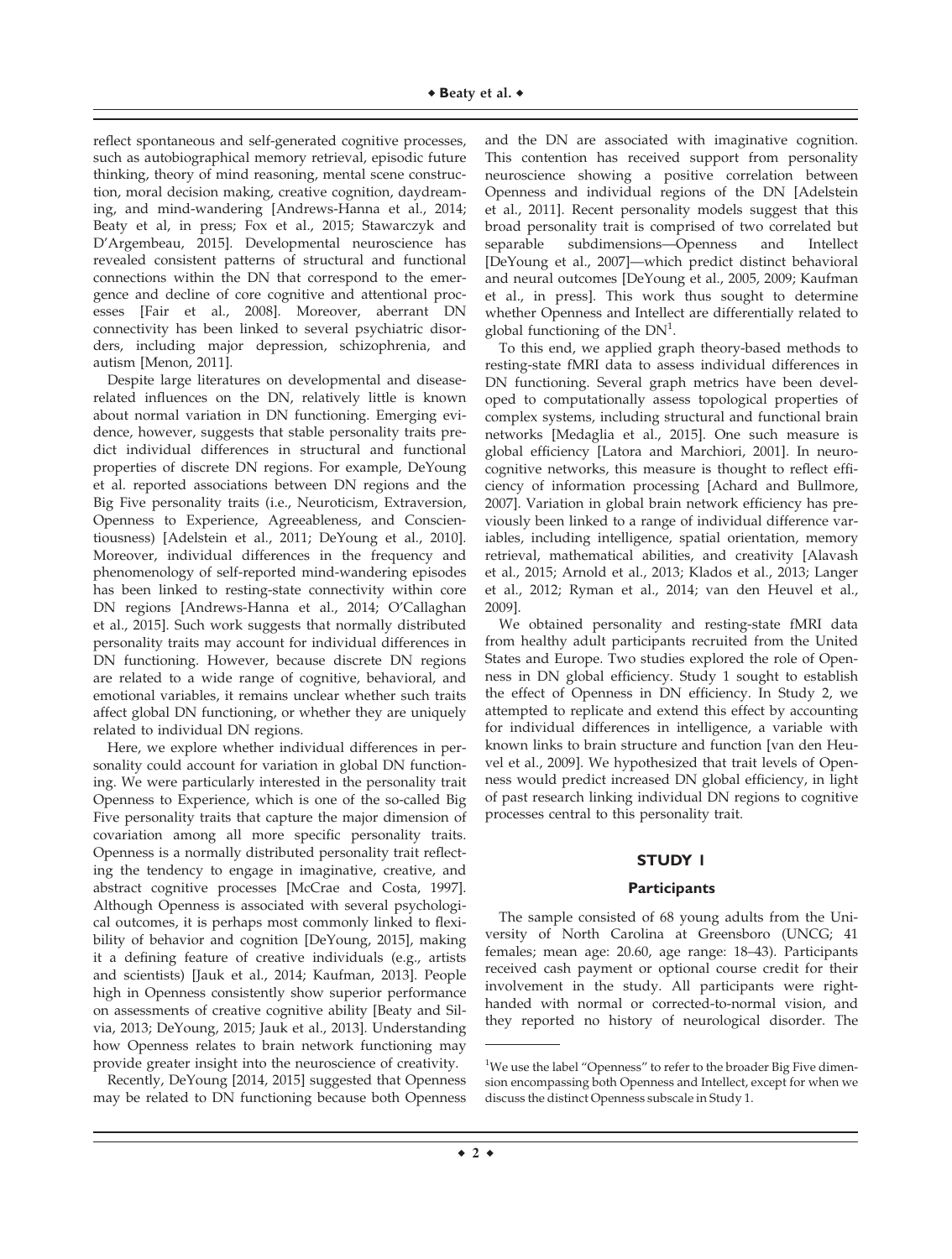study was approved by UNCG's Institutional Review Board.

## **Behavioral Assessment**

Participants completed the Openness/Intellect subscale of the Big Five Aspects Scale (BFAS), a well-validated assessment of personality [DeYoung et al., 2007]. The scale measures two aspects of the Big Five (10 items each): Openness to Experience (a trait characterized by cognitive engagement with perception, fantasy, aesthetics, and emotions) and Intellect (a trait characterized by cognitive engagement with abstract reasoning and complex problem solving) [DeYoung et al., 2005]. Openness is assessed with items such as "I seldom daydream" (reverse scored); Intellect is assessed with items such as "I like to solve complex problems." Although these two aspects are significantly associated with each other, previous neuroimaging and behavioral research indicates that they predict distinct outcomes [DeYoung et al., 2009; Kaufman et al., in press].

## **MRI Data Acquisition and Preprocessing**

Resting-state functional imaging data were acquired for five minutes as participants relaxed in the scanner with eyes closed. Whole-brain imaging was performed on a 3T Siemens Magnetom MRI system (Siemens Medical Systems, Erlangen, Germany) using a 16-channel head coil. BOLD-sensitive T2\*-weighted functional images were acquired using a single shot gradient-echo EPI pulse sequence (TR = 2000 ms, TE = 30 ms, flip angle =  $78^{\circ}$ , 32 axial slices,  $3.5 \times 3.5 \times 4.0$  mm, distance factor 0%,  $FoV = 192 \times 192$  mm, interleaved slice ordering) and corrected online for head motion. The first two volumes were discarded to allow for T1 equilibration effects.

Functional connectivity analysis was conducted using the Conn Toolbox in Matlab [Whitfield-Gabrieli and Nieto-Castanon, 2012]. Imaging data were slice-time corrected using the Statistical Parametric Mapping (SPM) 8 package (Wellcome Trust Centre for Neuroimaging, London). Functional volumes were realigned, coregistered, and resliced to a voxel size of 2 mm<sup>3</sup>, normalized to the MNI template brain (Montreal Neurological Institute), and smoothed with an 8 mm<sup>3</sup> isotropic Gaussian kernel. Additional preprocessing steps included low frequency filtering (0.008 – 0.09 Hz) and identification of artefactual variables via principal components analysis, including segmented white matter (WM) and cerebrospinal fluid (CSF) [Behzadi et al., 2007]. WM, CSF, and realignment parameters were regressed from the BOLD signal in a first-level analysis.

## **Network Construction**

The DN was defined as a graph consisting of 34 regions of interest (ROI) derived from anatomical coordinates in a meta-analysis of resting-state networks [see Dosenbach et al., 2010, Supporting Information material). These ROIs thus represented DN "nodes" and correlations between nodes represented network "edges" (i.e., functional connections; see Fig. 1A). We formed 5mm spherical ROIs based on the MNI coordinates from Dosenbach et al. [2010], and extracted mean time series from each ROI for graph analysis. Temporal correlations were computed between all pairs of ROIs, resulting in a  $34 \times 34$  correlation matrix for each participant. We computed adjacency matrices from the correlation matrices, and applied a conventional network threshold (i.e., wiring cost,  $K = 0.15$ ) to account for spurious connections, resulting in a binary undirected graph. DN integrity was assessed with global efficiency, which is mathematically expressed as the inverse of the average shortest path length in the network (i.e., the shortest number of paths needed to traverse between any pair of nodes in the network) [Latora and Marchiori, 2001]. Global efficiency has been shown to be a robust and reliable marker of network integrity [Duda et al., 2014; Medaglia et al., 2015].

## **Structural Equation Modeling (SEM)**

We examined the relationship between Openness/Intellect and DN efficiency using SEM. SEM employs latent variables to model error variance separately from true measurement variance [Skrondahl and Rabe-Hesketh, 2004]. The 10 items from each facet were averaged to form two composite variables (i.e., Openness and Intellect). We formed a latent variable by specifying the two facets as indicators, which were then used to predict global efficiency of the DN. For model identification, the paths of the latent variable indicators were constrained to be equal, and the variance of each latent variable was fixed to 1 [Kline, 2011]. All analyses were conducted with Mplus 7.2 using maximum likelihood estimation with robust standard errors. Regression coefficients reported below are standardized. Because Openness and Intellect predict different outcomes [DeYoung et al., 2009; Kaufman et al., in press], we also assessed the effects of each composite variable in separate univariate analyses.

## **Results**

Our first model assessed the association of the latent Openness/Intellect variable with global efficiency of the DN. SEMs revealed a significant effect of latent Openness/ Intellect on global efficiency ( $\beta = 0.25$ ,  $P = 0.03$ ): as Openness/Intellect increased, the DN showed more efficient information processing (see Fig. 1B). We then added age and gender to the model with Openness/Intellect predicting DN efficiency. The effect of Openness/Intellect remained stable ( $\beta$  = 0.25, P = 0.03); the effects of age and gender were near zero and nonsignificant ( $P's > 0.7$ ).

We then assessed the individual facets effects' on DN efficiency. Openness and Intellect were highly correlated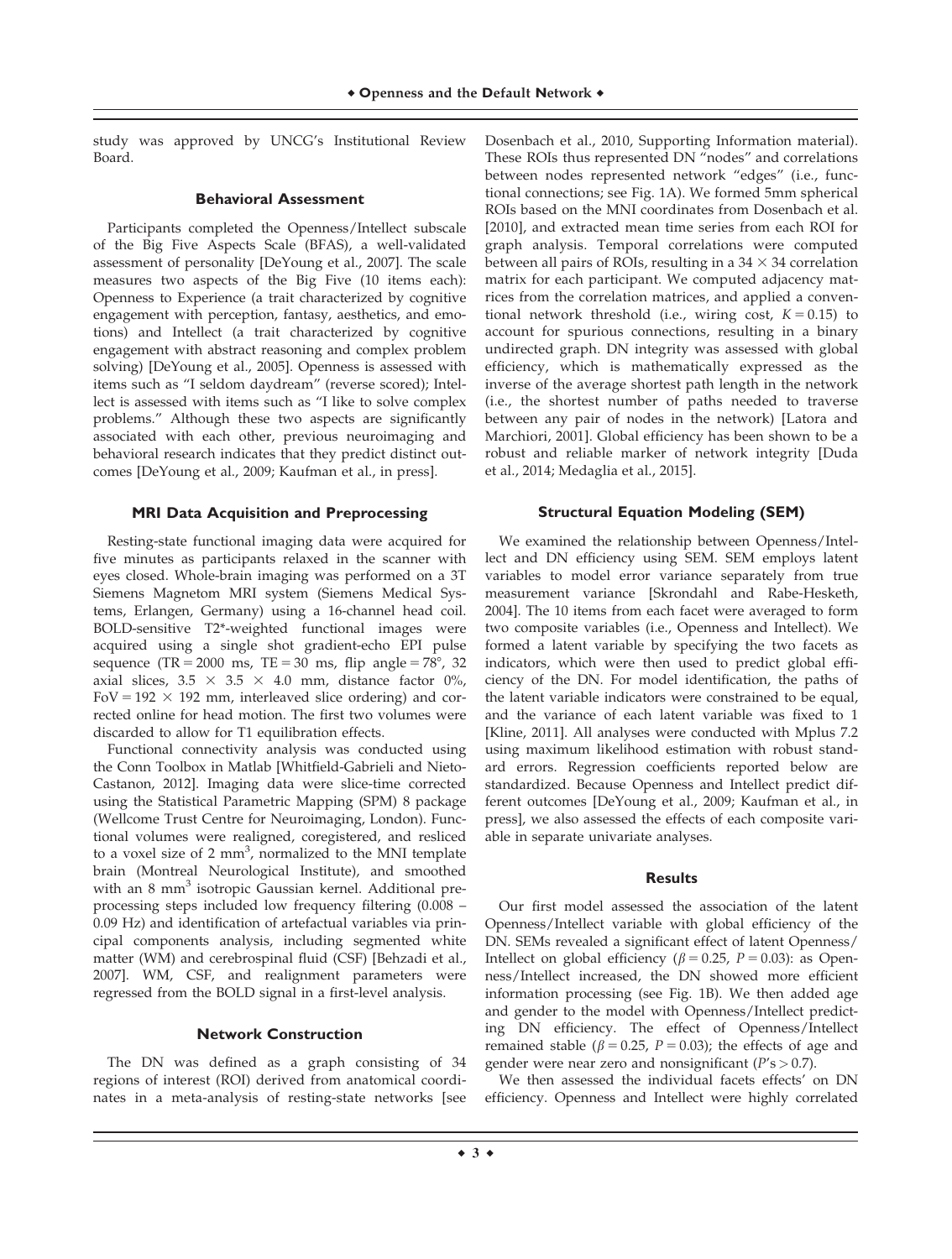

#### **Figure 1.**

Graph analysis of DN efficiency and its relation to Openness to Experience. **A**: Group-level depiction of nodes and edges used to define the DN. **B**: Scatterplot showing the relation between latent Openness/Intellect and DN global efficiency, controlling for age and gender. **C**: Scatterplot showing the relation between

 $(r = 0.61)$ , so separate regressions were conducted to avoid collinearity in the model<sup>2</sup>. Univariate analyses revealed a significant effect of Intellect ( $\beta = 0.23$ ,  $P = 0.04$ ) and a nonsignificant effect of Openness ( $\beta$  = 0.16, P = 0.11). Consistent with the above analysis, age, and gender showed small and non-significant effects in both models, and they did not affect the magnitude of the Openness or Intellect effects on DN efficiency.

## **STUDY 2**

Study 2 sought to replicate and extend the effect of Openness on DN functioning, using a different personality assessment in an independent and culturally distinct sample of participants. We also sought to determine whether other major personality variables were related to DN efficiency (i.e., Neuroticism, Extraversion, Agreeableness, and

latent Openness to Experience and DN global efficiency, controlling for age, gender, intelligence, and other personality factors. Note: All variables were standardized by Z-transformation. [Color figure can be viewed in the online issue, which is available at [wileyonlinelibrary.com.](http://wileyonlinelibrary.com)]

Conscientiousness), or whether the effect was specific to Openness. In addition, we sought evidence for incremental validity of Openness on the DN by assessing individual differences in intelligence—a potential "third variable" that could account for variance in DN efficiency—because intelligence has established links to brain structure and function [van den Heuvel et al., 2009].

## **Participants**

The sample consisted of 86 healthy adults from the University of Graz, Austria and the surrounding community (49 females; mean age: 30.35, age range: 18–49). Participants received cash payment for their involvement in the study. All participants were right-handed with normal or corrected-to-normal vision, and reported no history of neurological disorder. The study was approved by the University of Graz ethics committee.

#### **Behavioral Assessment**

Participants completed a German version of the big-five structure inventory (BFSI) [Arendasy et al., 2011]. The BFSI assesses six facets of each of the Big Five traits (Neuroticism,

 $2A$  hierarchical regression analysis was also conducted to determine whether Openness and Intellect differentially predict default network efficiency. Age and gender were entered in a first block, and the two scales were entered in a second block. Results showed nonsignificant effects of both Openness and Intellect on default network efficiency; moreover, the change in R-squared was not significant.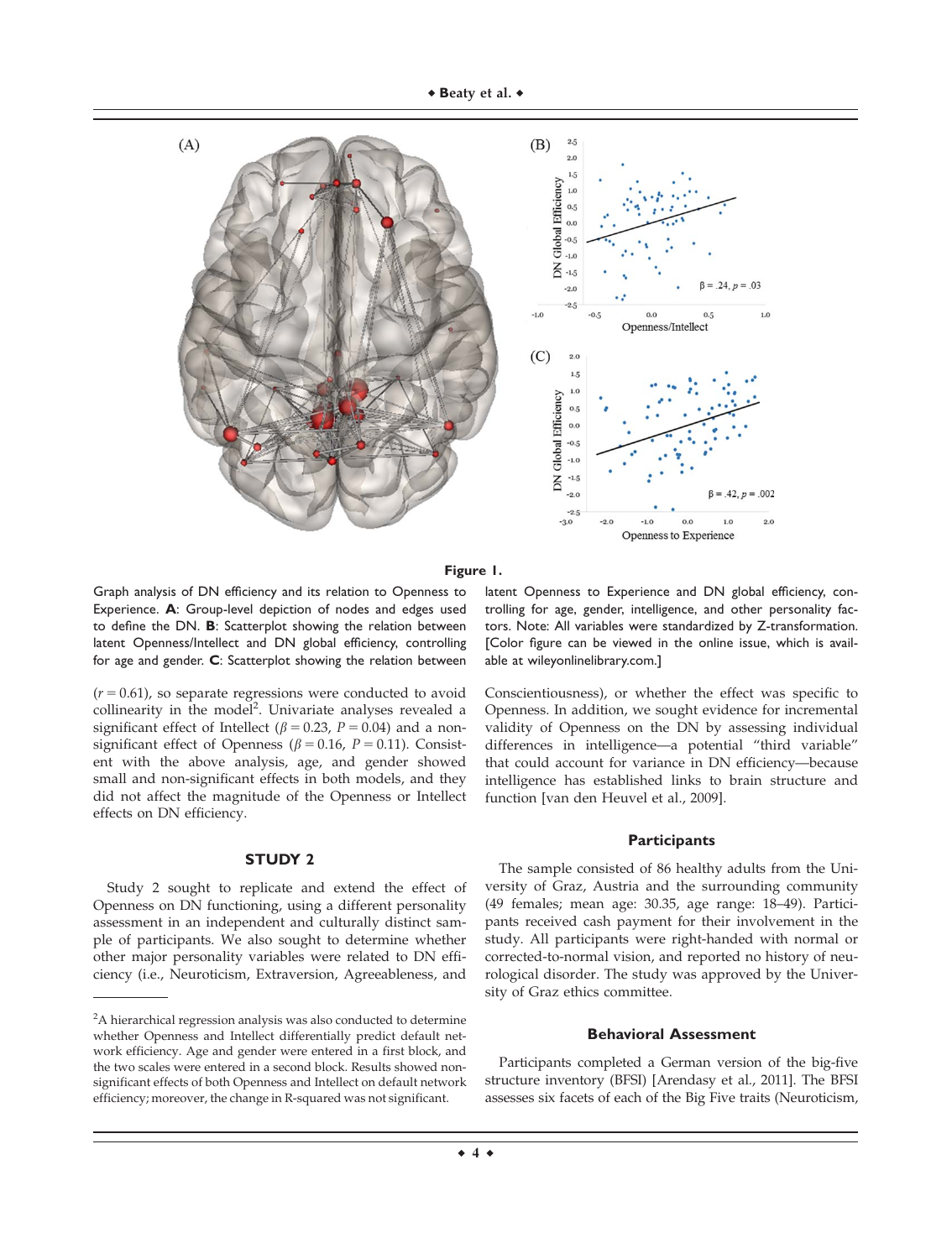Extraversion, Openness to Experience, Agreeableness, and Conscientiousness; 10 items per facet). Participants used a 1 (strongly disagree) to 5 (strongly agree) scale to indicate their level of agreement with a series of statements. The BFSI has demonstrated good reliability and validity, and it correlates highly with the German version of the NEO-Five Factor Inventory [Arendasy et al., 2011]. Participants also completed three intelligence tests from the Intelligence Structure Battery: figural-inductive reasoning, verbal short-term memory, and arithmetic flexibility [see Jauk et al., 2013].

#### **MRI Data Acquisition and Preprocessing**

Resting-state functional imaging data were acquired for five minutes as participants relaxed in the scanner with eyes closed. Whole-brain imaging was performed on a 3T Siemens Skyra MRI system (Siemens Medical Systems, Erlangen, Germany) using a 32-channel head coil. BOLDsensitive T2\*-weighted functional images were acquired using a single shot gradient-echo EPI pulse sequence  $(TR = 2500 \text{ ms}, TE = 27 \text{ ms}, flip angle = 90^{\circ}, 32 \text{ axial slices},$  $4.0 \times 4.0 \times 4.0$  mm, distance factor 25%, FoV = 256  $\times$ 256 mm, interleaved slice ordering) and corrected online for head motion. The first two volumes were discarded to allow for T1 equilibration effects. Head motion was restricted using firm padding surrounding the head. Following functional imaging, a high resolution T1 scan was acquired for anatomic normalization. Preprocessing of functional and anatomical data followed the same procedure outlined in Study 1.

## **Structural Equation Modeling**

The six facets of each personality variable were specified as indicators, resulting in five latent variables for analysis (i.e., Neuroticism, Extraversion, Openness, Agreeableness, and Conscientiousness; see Fig. 2). The three intelligence test were averaged to form a composite variable. Intelligence was not modeled as a latent variable because the total number of latent variable indicators would have exceeded the number of estimated model parameters, leading to model convergence issues [Kline, 2011]. Intelligence, age, and gender were modeled as observed variables.

## **RESULTS**

#### **Personality and the DN**

We first examined the associations of the Big Five traits with global efficiency of the DN. Results revealed a large effect of Openness to Experience on global efficiency  $(\beta = 0.43, P = 0.001;$  see Fig. 1C). Openness was the only significant predictor of DN efficiency, although Extraversion, Agreeableness, and Conscientiousness showed small and marginal effects. We then added age, gender, and intelligence to the model with personality predicting DN



#### **Figure 2.**

SEM from Study 2 showing effects of the latent personality variables on DN efficiency. All paths are standardized coefficients. A: Agreeableness; C: Conscientiousness; DN: Default Network; E: Extraversion; N: Neuroticism (emotional stability); O: Openness to Experience.

global efficiency. The effect of Openness remained robust  $(\beta = 0.43, P = 0.001)$ ; age, gender, and intelligence showed small and nonsignificant effects on DN global efficiency.

To explore facet-level effects, we ran separate regression models with each of the six Openness facets (Openness to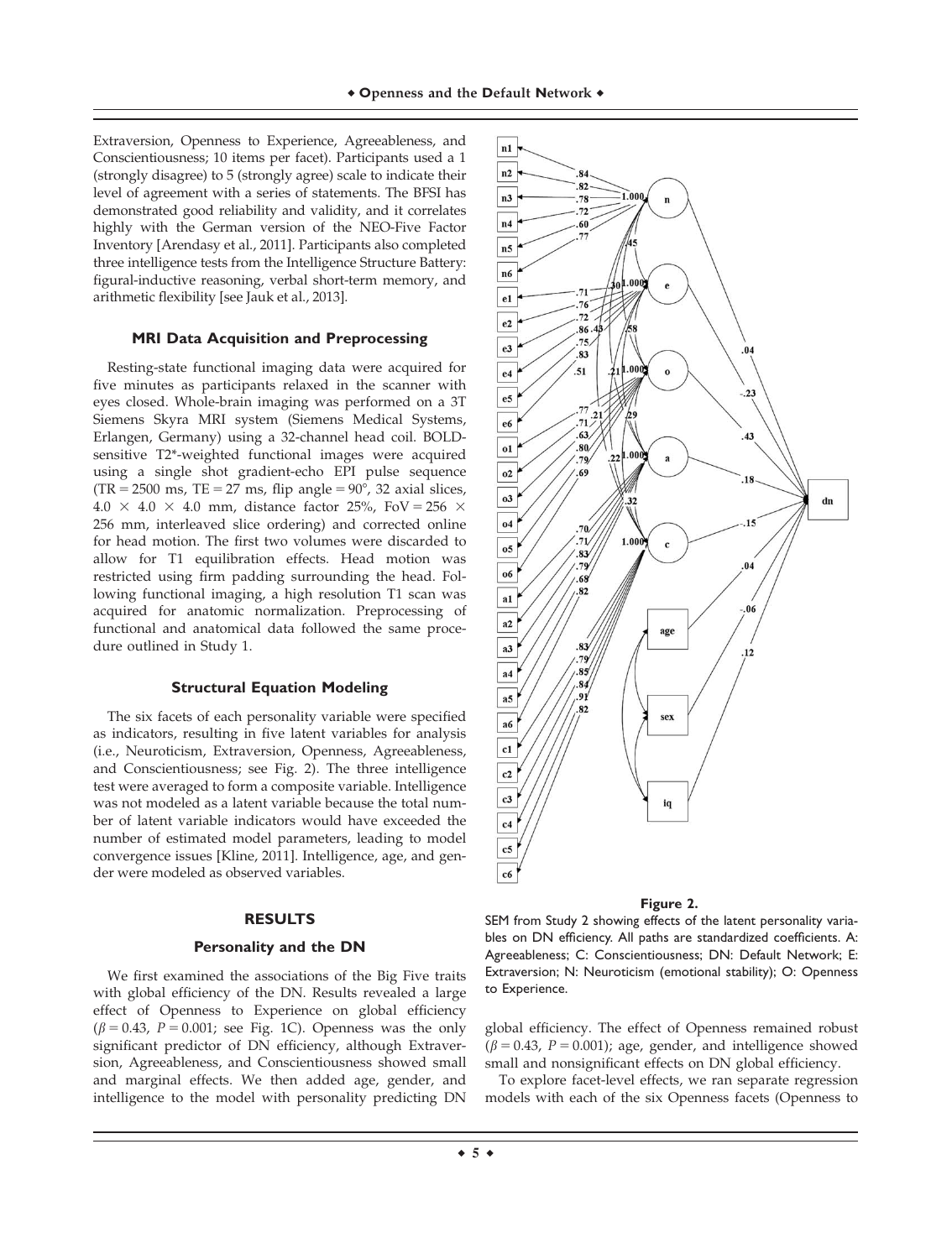Fantasy, Aesthetics, Feelings, Actions, Ideas, and Values) predicting DN global efficiency, controlling for age, gender, and intelligence. All facets showed significant effects on DN efficiency, with the exception of Aesthetics ( $\beta$  = 0.14, P = 0.13)—Fantasy ( $\beta$  = 0.32, P = 0.005), Feelings  $(\beta = 0.24 \quad P = 0.02)$ , Actions  $(\beta = 0.26, \quad P = 0.02)$ , Ideas  $(\beta = 0.25, P = 0.01)$ , and Values ( $\beta = 0.31, P = 0.001$ ).

## **DISCUSSION**

Despite much research on the development and disorder of the DN, little is known about traits associated with normal variation in this core functional network. Here, we show for the first time that the functional organization of the DN is related to individual differences in Openness to Experience—a normally distributed personality trait associated with imaginative, creative, and intellectual cognitive processes. Study 1 established the effect of Openness on DN global efficiency; Study 2 replicated and extended this effect using a separate personality assessment in a culturally distinct population, controlling for several factors related to personality and brain function (i.e., intelligence, age, and gender). Taken together, these findings point to a biological basis of Openness to Experience, and suggest that normally distributed personality variables affect the functional organization of large-scale brain networks.

This work extends previous studies showing associations among personality factors and individual DN regions. We used graph theory methods to model a whole-brain network of DN regions, thus permitting a fine-grained look at whether global network functioning is sensitive to variation in Openness to Experience, a core personality trait reflected in the general population. Our findings build on recent work using graph theory modeling of whole-brain structural and functional networks examining contributions of cognitive and personality factors [Davis et al., 2013; Sampaio et al., 2014; Servaas et al., 2014; van den Heuvel et al., 2009]. For example, van den Heuvel et al. [2009] found that fluid intelligence was inversely related to characteristic path length within a whole-brain functional network, pointing to an important role of individual differences in cognitive ability in predicting brain network efficiency. Such findings provide compelling evidence for a role of cognitive, personality, and creativity variables in shaping structural and functional brain systems [Beaty et al., 2014; Faust and Kenett, 2014; Kenett et al., 2014; Medaglia et al., 2015; Ryman et al., 2014; van den Heuvel et al., 2009]. Future research should continue to explore factors underlying variation in neurocognitive network topology.

This study suggests that high-Openness is related to a more efficiently functioning DN. We suspect that this relationship is due in part to the imaginative characteristics that define both Openness and the DN. Our findings are consistent with a large literature on the role of the DN in self-generated thought, such as mind-wandering, future thinking, and creative idea production [Andrews-Hanna et al., 2014; Beaty et al., in press]. Thus, a more efficiently functioning DN may allow people high in Openness to more effectively engage the neurocognitive processes associated with this network. A defining feature of Openness is creativity—not only are Open people more likely to selfreport high levels of imagination [DeYoung, 2014, 2015], they also show superior performance on cognitive tasks that measure creative thinking [Beaty and Silvia, 2013; Jauk et al., 2014]. In this context, the ability to efficiently access the neurocognitive resources of the DN may partially account for the ability of highly Open people to generate creative ideas.

Past research suggests that Openness is prone to change across development. Most notably, developmental research has reported a relative decline in self-reported Openness in older adults [Roberts et al., 2006]. An interesting question for future research is to determine whether this agerelated decline in Openness corresponds to decreased DN efficiency. Another open question is whether Openness underlies core mechanisms involved in domain-general imaginative processes, or whether its role is more specific to select features of the DN (e.g., future thinking, mental simulation, and creative cognition). This question could be addressed with task-based fMRI by assessing DN efficiency during various tasks requiring imaginative and sensory processing in a high-Openness sample [cf. Passamonti et al., 2015], or by exploring whether Openness and related cognitive abilities modulate brain network connectivity during cognitive tasks [Beaty et al., 2015]. Such approaches can shed light on the extent to which normally distributed cognitive and personality traits affect the intrinsic architecture of large-scale brain systems.

## **REFERENCES**

- Achard S, Bullmore ET (2007): Efficiency and Cost of Economical Brain Functional Networks. PLoS Comput Biol 3:e17
- Adelstein JS, Shehzad Z, Mennes M, DeYoung CG, Zuo XN, Kelly C, Milham MP (2011): Personality is reflected in the brain's intrinsic functional architecture. PLoS One 6:e27633
- Alavash M, Doebler P, Holling H, Thiel CM, Gießing C (2015): Is functional integration of resting state brain networks an unspecific biomarker for working memory performance? Neuroimage 108:182–193.
- Andrews-Hanna JR, Smallwood J Spreng RN (2014): The default network and self-generated thought: Component processes, dynamic control, and clinical relevance. Ann NY Acad Sci USA 1316:29–52.
- Arendasy M, Sommer M, Feldhammer M (2011): Manual Big-Five Structure Inventory BFSI. Schuhfried Gmbh Mödling.
- Arnold AEGF, Protzner AB, Bray S, Levy RM, Iaria G (2013): Neural Network Configuration and Efficiency Underlies Individual Differences in Spatial Orientation Ability. J Cogn Neurosi 26: 380–394.
- Beaty RE, Silvia PJ (2013): Metaphorically speaking: Cognitive abilities and the production of figurative language. Mem Cogn 41:255–267.